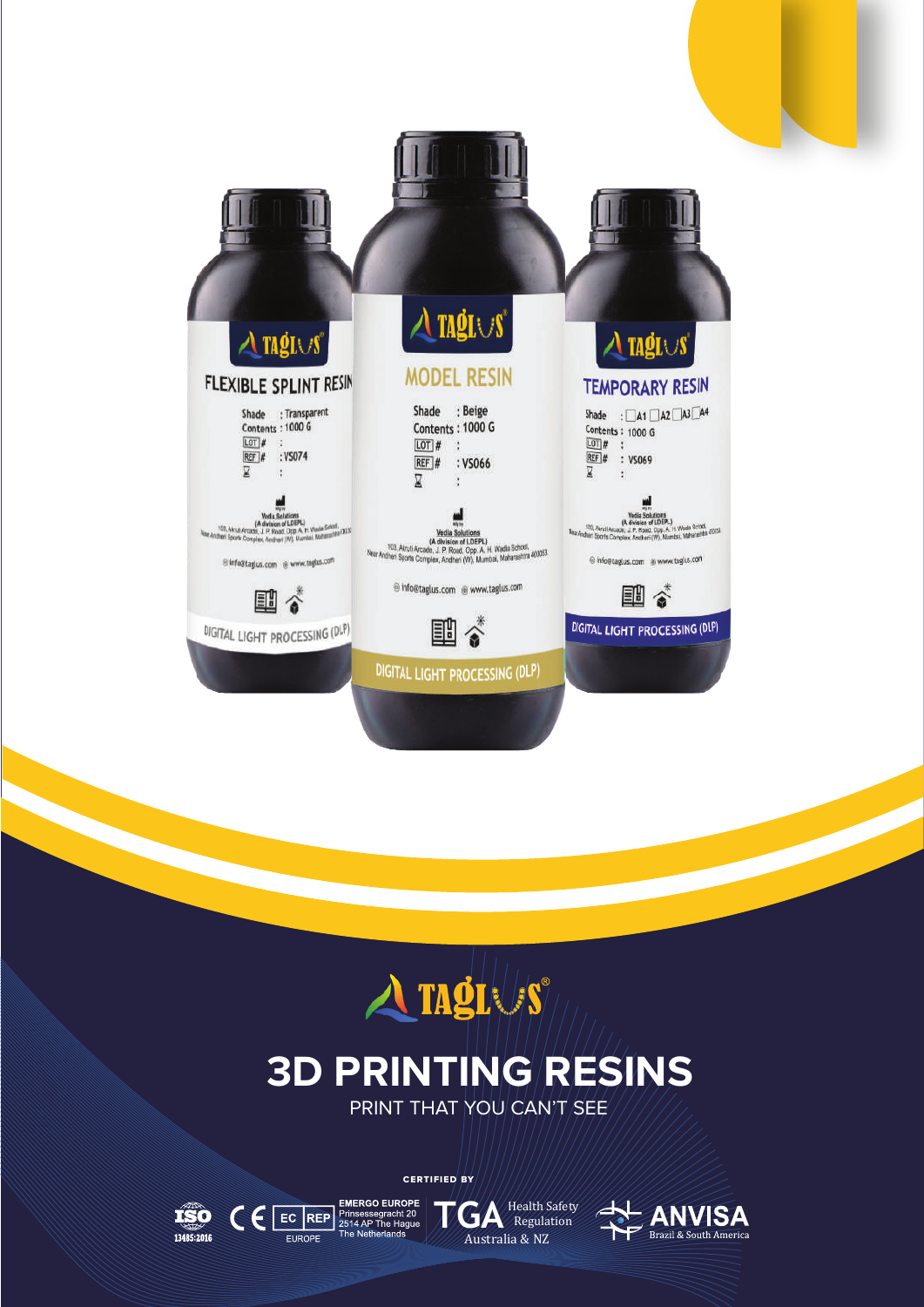#### **ABOUT US**

Taglus was founded in the year 2018. Taglus Resins are a range of quality liquid resins offering best results for 3D printing. The aim was to introduce superlative quality resins perfect for 3D printing. In-office dental 3D printing helps improve the efficiency of forward-thinking practices all over the world. By leveraging existing technologies that exist in digital dentistry, 3D printing enables better responsiveness to patient needs, significantly reduces manufacturing times, and opens up new treatment options.Taglus Resins are evaluated in accordance with Medical devices -

Part 1 : Evaluation and testing within a riskmanagement process, and ISO 7405:2009 / (R)2015, Dentistry-Evaluation of bio-compatibility of medical devices used in dentistry, and passed the requirements for the following biocompatibility risks: Cytotoxicity, Skin Irritation and Skin Sensitization. The product was developed and is in compliance with the following ISO Standards: Medical Devices - Quality Management Systems - Requirements for Regulatory ////Purposes EN ISO 13485:2016 from a certified lab who is in compliance with the Quality Management System as per ISO/IEC 17025:2005

#### **WHY CHOOSE TAGLUS RESIN**

Taglus Resins are engineered with properties to demonstrate excellent results with respect to 3D printing.Our Dental solutions are designed for use in the dental laboratories, making production methods faster, easier and more effective.

#### **MACHINE COMPATIBILITY**

All 3D printers that use DLP & LCD as their printing techniques.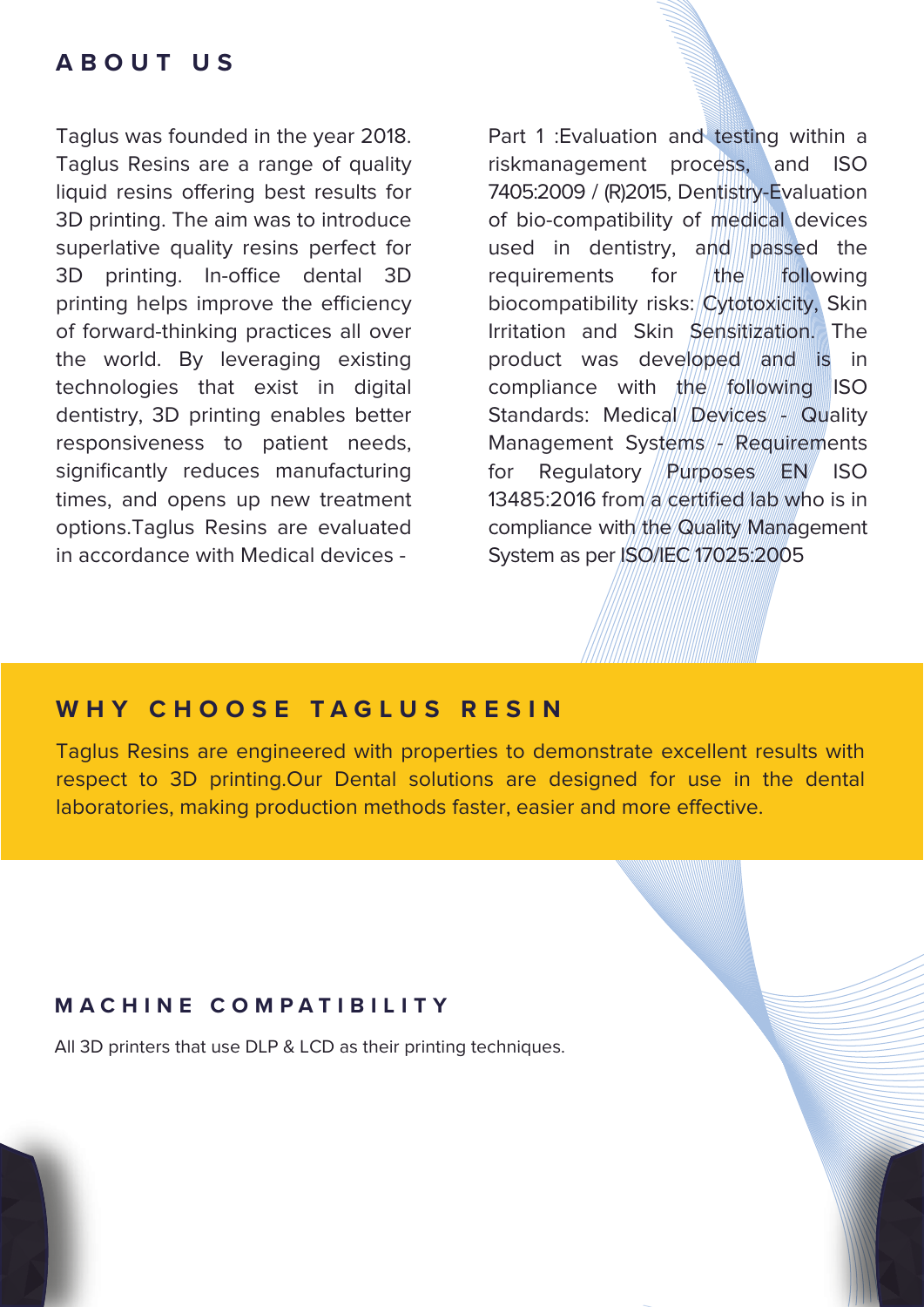# MODEL RESIN

TAGLUS model resin is a material based on meth (acrylate) resin for DLP with 385 nm / 405 nm LED &. LCD systems for the production of dental models. It is a high-precision &. high-accuracy resin with a smooth matte surface finish, perfect for dental model making. The resin has High form and break stability; is abrasion, moisture and light resistant.

### **USES**

- **Crown &. Bridge Models**
- **Clear Aligner Models**

 $\Delta$  tagin **MODEL RESIN** Shade : Beige<br>Contents : 1000 G  $: v$ so 66

> .<br>Staplus.com @www 即ぐ

- **Corthodontic Models**
- **Implant Models**
- **Diagnostic Models**
- Stubs

| <b>PROPERTY</b>                                                                                | <b>VALUE</b>         | <b>METHOD</b>                                                       |
|------------------------------------------------------------------------------------------------|----------------------|---------------------------------------------------------------------|
| Hardness R scale<br>Flexural Modulus of Elasticity kgf/cm <sup>2</sup><br>Elongation @ Break % | 105<br>10433<br>1.71 | ASTM D 785:2008<br><b>ASTM D 790-2017</b><br><b>ASTM D 638-2014</b> |
| Tensile Strength kgf/cm <sup>2</sup>                                                           | 205                  | <b>ASTM D 638-2014</b>                                              |
| Izod Impact Strength, Notched                                                                  | 23                   | ASTM D 256 Method A:2010e1                                          |
| <b>Viscocity MPa</b>                                                                           | 300                  | <b>ASTM D216-2</b>                                                  |
| Colour                                                                                         | <b>Beige</b>         | <b>TM18</b>                                                         |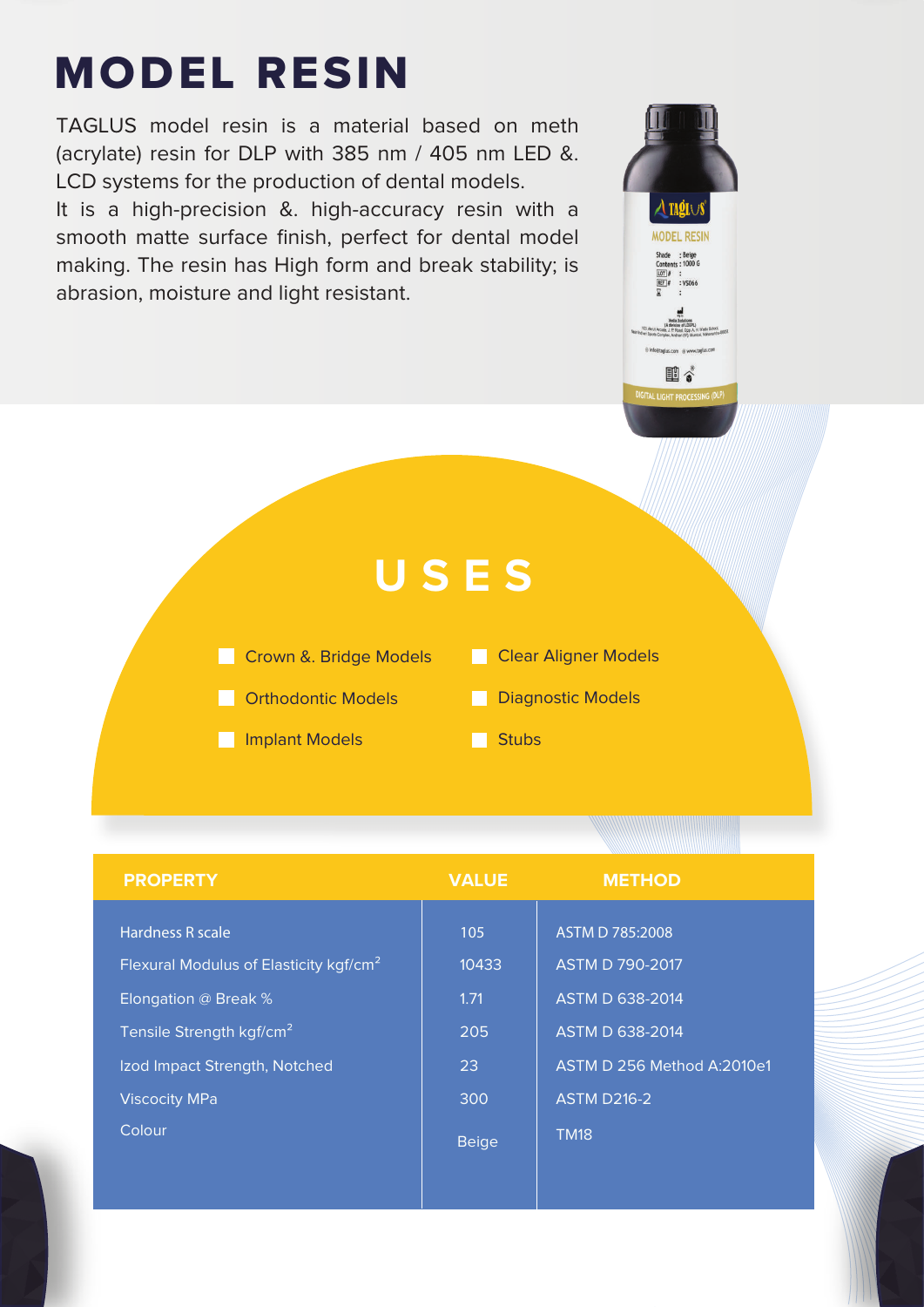## SPLINT RESIN

Taglus® Flexible Splint Resin is a light-curing resin for the 3D printing of dental and orthodontic appliances such as splints.It is recommended for use with printers of a (DLP)385nm - 405nm UV light source.

It is a clear, biocompatible and flavourless/odourless resin.Taglus Flexible Splint Resin is strong yet highly flexible and designed for long term use. It offers maximum wear comfort and improves patient compliance. Post processing, it is easy to finish and polish and remains dimensionally stable and abrasion resistant throughout use.





| <b>PROPERTY</b>                   | <b>VALUE</b>            | <b>METHOD</b>     |
|-----------------------------------|-------------------------|-------------------|
|                                   |                         |                   |
| <b>Flexural Strength</b>          | 43-47 MPa               | ASTM D790         |
| <b>Flexural Modulus</b>           | 1100-1300<br><b>MPa</b> | <b>ASTM D790</b>  |
| <b>Elongation at Break</b>        | >110%                   | <b>ASTM D638</b>  |
| <b>Shore D Hardness</b>           | $85 - 90$<br>Shore D    | <b>ASTM D2240</b> |
| <b>IZOD Impact (Notched)</b>      | $43 - 46$ J/m           | ASTM D256         |
| <b>Ultimate Flexural Strength</b> | 2.5-4.5 MPa             | ISO 20795-2       |
| <b>Flexural Modulus</b>           | 140-200MPa              | ISO 20795-2       |
|                                   |                         |                   |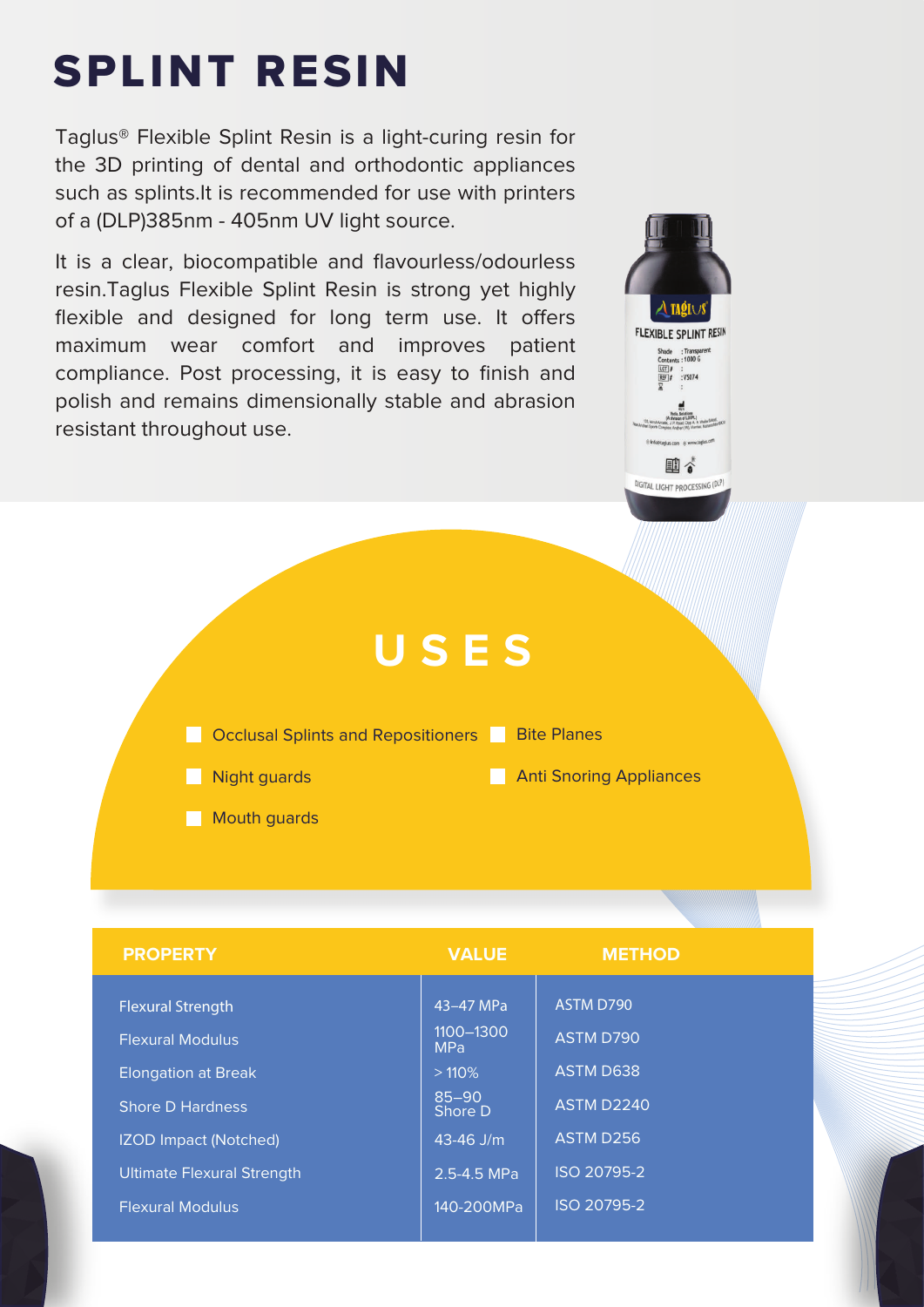|                                |                | ===========       |  |
|--------------------------------|----------------|-------------------|--|
| <b>PROPERTY</b>                | <b>VALUE</b>   | <b>METHOD</b>     |  |
| Sorption                       | $<$ 17 ug/mm3  | ISO 20795-2       |  |
| Solubility                     | $< 4.5$ ug/mm3 | ISO 20795-2       |  |
| <b>Free Monomer Extraction</b> | <b>PASS</b>    | ISO 20795-2       |  |
| Cytotoxicity                   | <b>PASS</b>    | <b>ISO 10993</b>  |  |
| <b>Irritation</b>              | <b>PASS</b>    | <b>ISO 10993</b>  |  |
| Sensitization                  | <b>PASS</b>    | <b>ISO 10993</b>  |  |
| Color                          | Translucent    |                   |  |
| <b>Viscosity</b>               |                | 600-800 cP        |  |
| Density                        |                | $1.0 - 1.1$ g/cm3 |  |
|                                |                |                   |  |

\*\*Denotes Taglus determined passing criteria based on design requirements

These data are typical values and were determined through testing on DLP printers which are validated for use with Taglus® products. Mechanical properties will vary based on machine, part orientation, machine type, machine power, post curing of the printed parts, and cleaning. See product guide for post-processing procedure and best practices. Improper use or failure to adhere to the product guide may result in variations of color and mechanical properties. This product is suitable for the manufacturing of flexible dental appliances such as splints, mouthguards, and nightguards. Taglus® reserves the right to change material characteristics, and formulation without prior notification.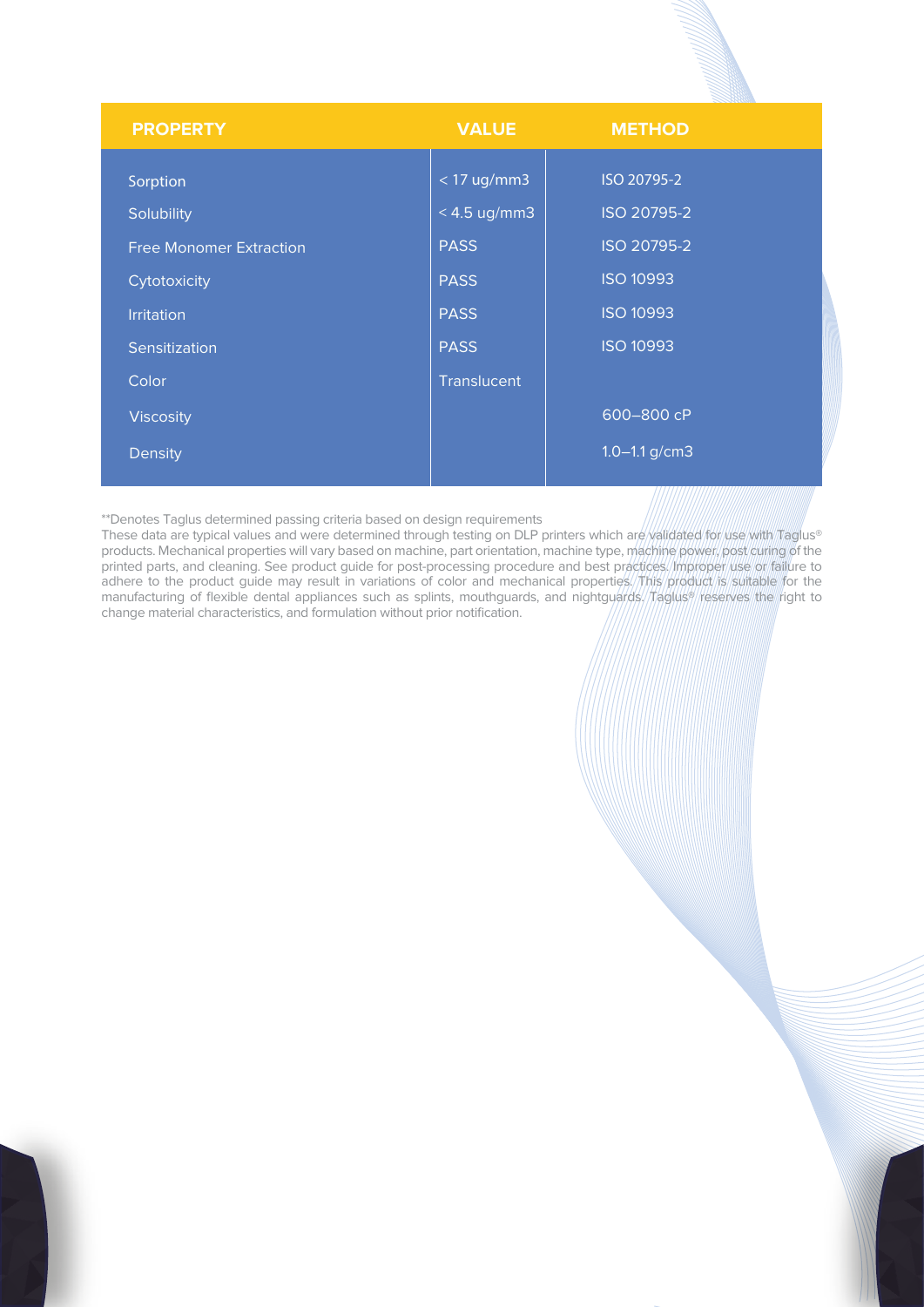# TEMPORARY RESIN

Taglus temporary material is a light cure, biocompatible material for the 3D printing of temporary crowns and bridges. The balance between inorganic fillers and the resin gives the material its high strength and wear resistance making it highly resistant to breaking and abrasion.

The material is easy to finish and polish, and can be stained with all types of composite staining kits. Due to the perfect balance between opacity and translucency the printed crown blends in perfectly between the existing teeth for a natural look.



### **USES**

**Temporary Crown & Bridges** 

| <b>PROPERTY</b>                       | <b>VALUE</b>   | <b>METHOD</b>              |
|---------------------------------------|----------------|----------------------------|
|                                       |                |                            |
| <b>Hardness R Scale</b>               | 105            | ASTM D 785:2008            |
| Flexural Modulus of Elasticity kgf/cm | 10433          | <b>ASTM D 790-2017</b>     |
| Elongation @ Break %                  | 1.71           | <b>ASTM D 638-2014</b>     |
| Tensile Strength kgf/cm               | 205            | <b>ASTM D 638-2014</b>     |
| Izod Impact Strength, Notched         | 23             | ASTM D 256 Method A:2010e1 |
| <b>Viscocity MPa</b>                  | 300            | <b>ASTM D216-2</b>         |
| Colour                                | A1, A2, A3, A4 | <b>TM18</b>                |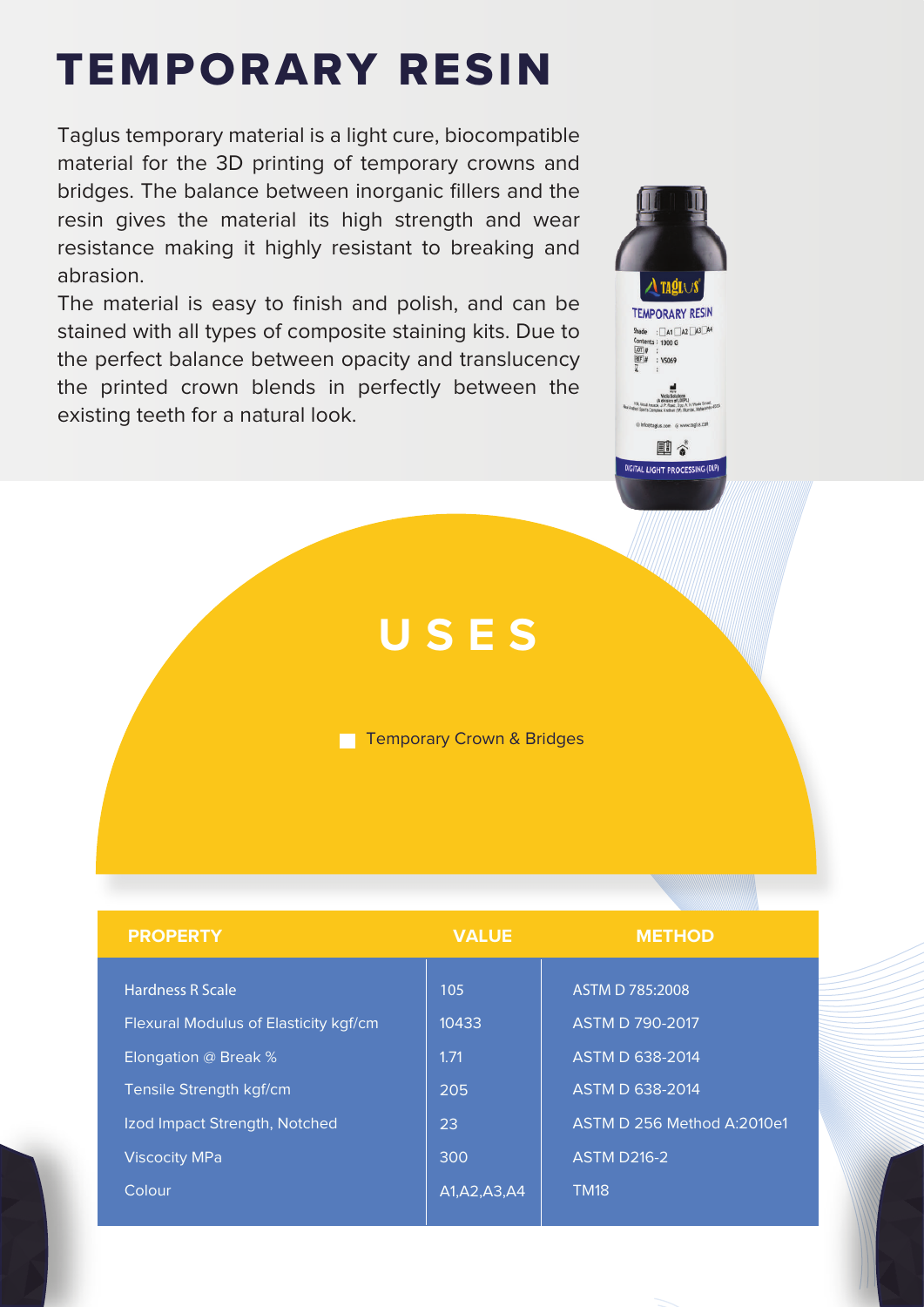| <b>PROPERTY</b>                                                                     | <b>VALUE</b> | <b>METHOD</b>    |
|-------------------------------------------------------------------------------------|--------------|------------------|
| Steam Sterilization @ 134 °C Autoclave                                              | Pass         | ISO 10993        |
| Cytotoxicity                                                                        | Pass         | <b>ISO 10993</b> |
| <b>Irritation</b>                                                                   | Pass         | <b>ISO 10993</b> |
| The product was developed and is in compliance with the<br>following ISO Standards: |              | ISO 13485:2016   |